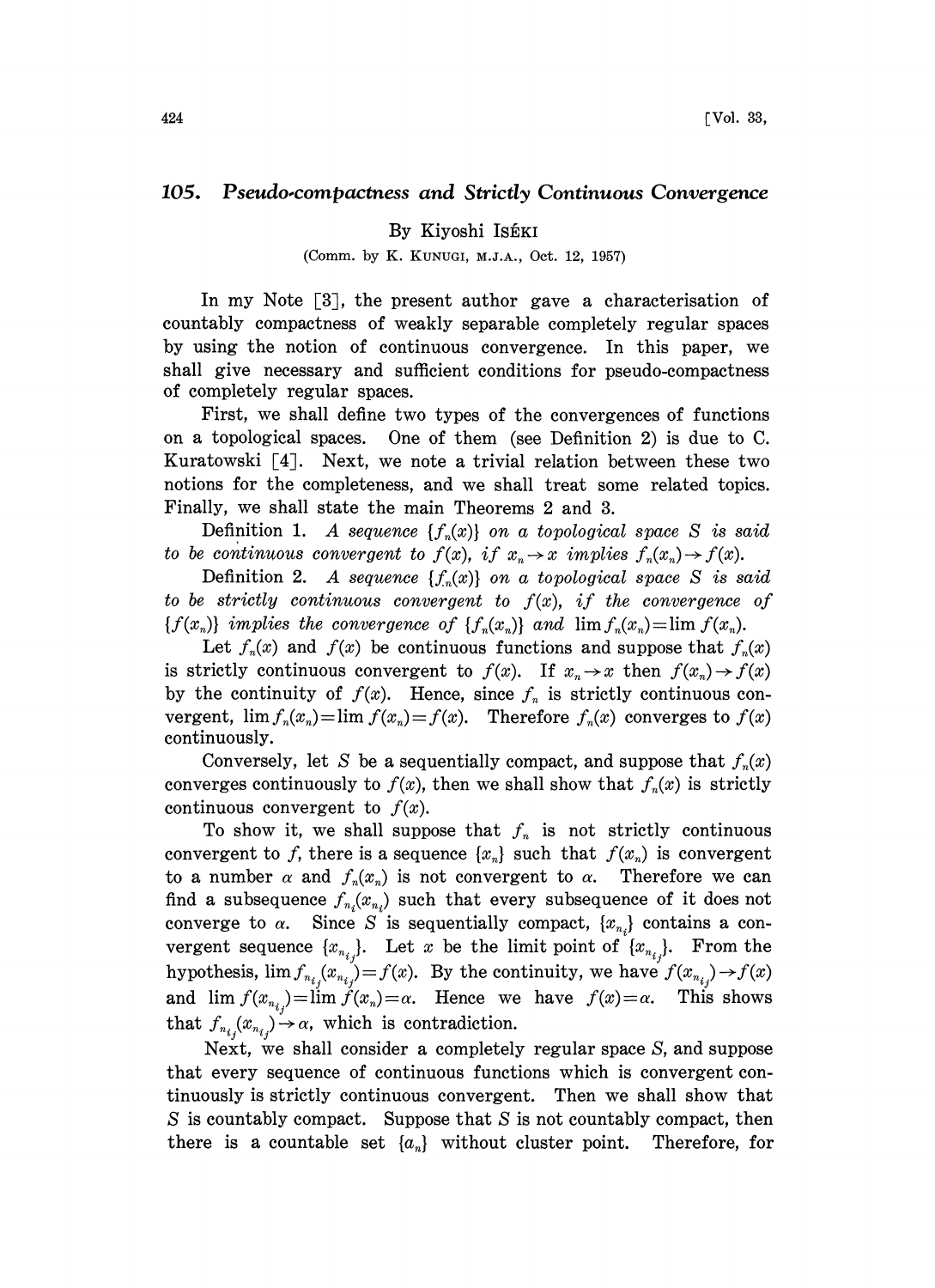$\{a_n\}$ , we can find a sequence of neighbourhood  $U_n$  of  $a_n$ , such that  $U_m \cap U_n = \phi$  for  $m \neq n$ . By the complete regularity of S, there are continuous functions  $f_n(x)$  on S such that

$$
f_n(x) = \begin{cases} 0 & x \in U_n \\ 1 & x = a_n \end{cases}
$$

and  $0 \le f_n(x) \le 1$  on S. By the definition of  $\{f_n(x)\}\,$ ,  $f_n(x)$  is convergent continuously to  $f(x)=0$ . We have  $0=\lim f(a_n)=\lim f_n(a_n)$ . On the other hand,  $f_n(a_n)=1$  for each n, but this contradicts. Therefore we have the following

Theorem 1. For a weakly separable completely regular space S, the following conditions are equivalent:

- 1) S is sequentially compact.
- 2) S is countably compact.

3) If every sequence of continuous functions on S is continuously convergent to a continuous, function, then it is strictly continuous convergence to the continuous function.

We shall consider the relation between uniform convergence and strictly continuous convergence. First we shall suppose that a sequence  $\{f_n(x)\}\$  of continuous functions on a pseudo-compact space S is strictly continuous convergence to a continuous function  $f(x)$ . We shall show that the convergence is uniformly. To do so, we shall suppose that the convergence is not uniformly. Then there are a positive  $\varepsilon$ , a sequence of indices  $n_1 < n_2 < \cdots$  and a sequence of points  ${x_i}$  in S such that

$$
|f_{n_i}(x_i)-f(x_i)|>\varepsilon \qquad \text{for every } i.
$$

Since S is pseudo-compact and  $f(x)$  is continuous,  $\{f(x_i)\}\$ is a bounded sequence.  $\{f(x_i)\}\$ contains a convergent subsequence  $\{f(x_{i_k})\}\$ . Let  $\alpha$ be the limit of  $\{f(x_{i_k})\}$ . By the hypothesis,  $f_{n_{i_k}}(x_{i_k}) \to \alpha$ . For some  $i_k$ , we have

$$
|\,f_{\mathbf{n}_{i_k}}\!(x_{i_k})\!-\!f(x_{i_k})\,| \!<\! \varepsilon
$$

and this is impossible.

Conversely, if  $f_n(x) \to f(x)$  for continuous functions is uniformly convergent on a topological space, then its convergence is strictly continuous. As the proof is very similar with the first part of Theorem 1, we shall omit it (for the detail, see C. Kuratowski  $[4, p. 109]$ ).

Let  $S$  be a completely regular space, and suppose that every sequence  $\{f_n(x)\}\$  of continuous functions on S which converges strictly continuous to a continuous function  $f(x)$  is uniformly convergent to  $f(x)$  on S. Then we shall prove that S is pseudo-compact. To prove it, we shall suppose that there is an unbounded continuous function  $f(x)$  and we can suppose that  $f(x)$  is non-negative. We shall define continuous functions  $f_n(x)$  as follows: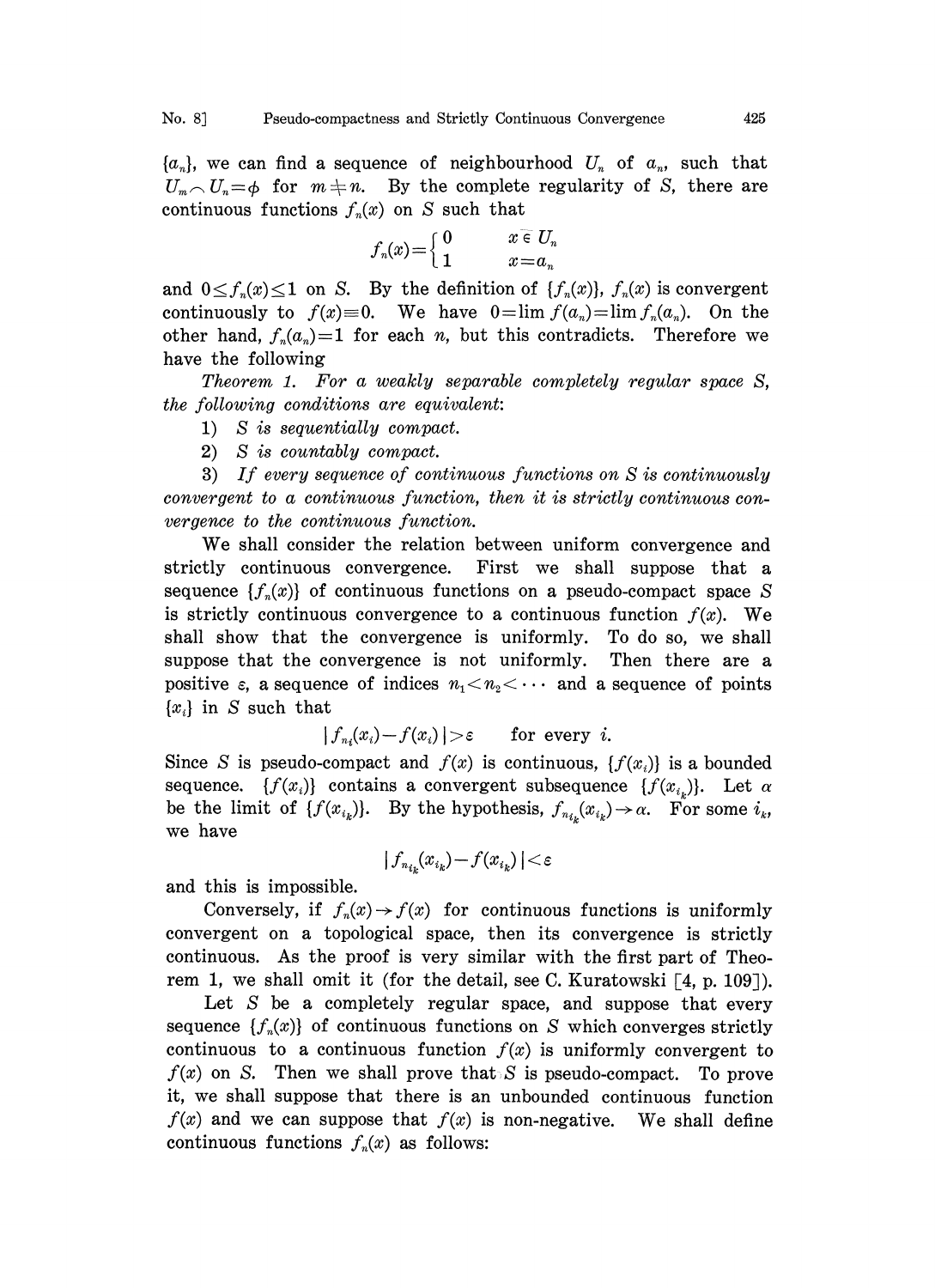$$
f_n(x) = \text{Min }(f(x), n).
$$

It is clear that  $f_n(x)$  is not uniformly convergent to  $f(x)$ . On the other hand, the sequence  $\{f_n(x)\}\$ is strictly continuous convergent to  $f(x)$  on S. To show it, suppose that  $f(x_n) \to \alpha(n \to \infty)$ , then, for some fixed integer N such that  $\alpha < N$ , there is an index K that  $K \leq m$ implies  $f(x_m) < N$  therefore, if  $K \leq m$ , then  $f_m(x_m) = f(x_m)$ . Hence  $\lim f_m(x_n) = \lim f(x_m)$ . This shows that S is pseudo-compact. Therefore, we have the following characterisation of pseudo-compact spaces.

Theorem 2. For a completely regular space S, the following two propositions are equivalent:

1) S is pseudo-compact.

2) If every sequence of continuous functions on S converges strictly continuous to a continuous function, its convergence is uniformly on S.

Let S be a topological space, and  $\varPhi$  a family of functions defined on S. The family  $\varphi$  is said to be equi-continuous at a point  $a$  of S, if for each positive  $\varepsilon$ , there is a neighbourhood U of a such that  $|f(x)-f(a)| < \varepsilon$  for every  $f \in \varPhi$  and every x of U. A family  $\varPhi$  of functions is equi-continuous on S, if  $\varPhi$  is equi-continuous at every point of S. Then we shall show the following proposition which was already obtained by I. Glicksberg  $[2]$ .<sup>11</sup>

Proposition. A completely regular space  $S$  is pseudo-compact, if and only if every pointwise bounded, equi-continuous family  $\Phi$  contains a subsequence which converges uniformly on S.

Proof. Suppose that  $S$  is not pseudo-compact, then there is an unbounded non-negative function  $f(x)$  on S. Let  $f_n(x)$  be the minimum function of  $f(x)$  and n, i.e.  $f_n(x) = Min (f(x), n)$ . Then  ${f_n(x)}$  is pointwise bounded and we shall show that  $\{f_n(x)\}\$ is equi-continuous on S. For a point a of S and  $\varepsilon > 0$ , there is a neighbourhood U of a such that  $|f(x)-f(a)| < \varepsilon$  for each x of U. For a positive integer N such that  $N \ge f(a)+\varepsilon$ , we have  $f_n(a)=f_n(x)$   $(n\ge N)$  for x of U. Taking a neighbourhood V containing a and contained in U such that  $|f_i(x) |f_i(a)| < \varepsilon$  for x of V and  $i = 1, 2, \dots, N-1$ , then we have  $|f_n(x) - f_n(a)| < \varepsilon$ for x of V and for every  $f_n$ .

Therefore  $\{f_n\}$  is equi-continuous at the point a. This shows that  ${f<sub>n</sub>}$  is equi-continuous on S. On the other hand, we can not select a subsequence which converges uniformly on S, which contradicts. Hence S is pseudo-compact.

To prove the converse, we shall show the following

Lemma. If a completely regular space  $S_1$  is a continuous image

<sup>1)</sup> Recently, <sup>I</sup> found the paper by I. Glicksberg which is very available for the study of pseudo-compact spaces. His hypothesis for  $\varnothing$  is a bounded equi-continuous family.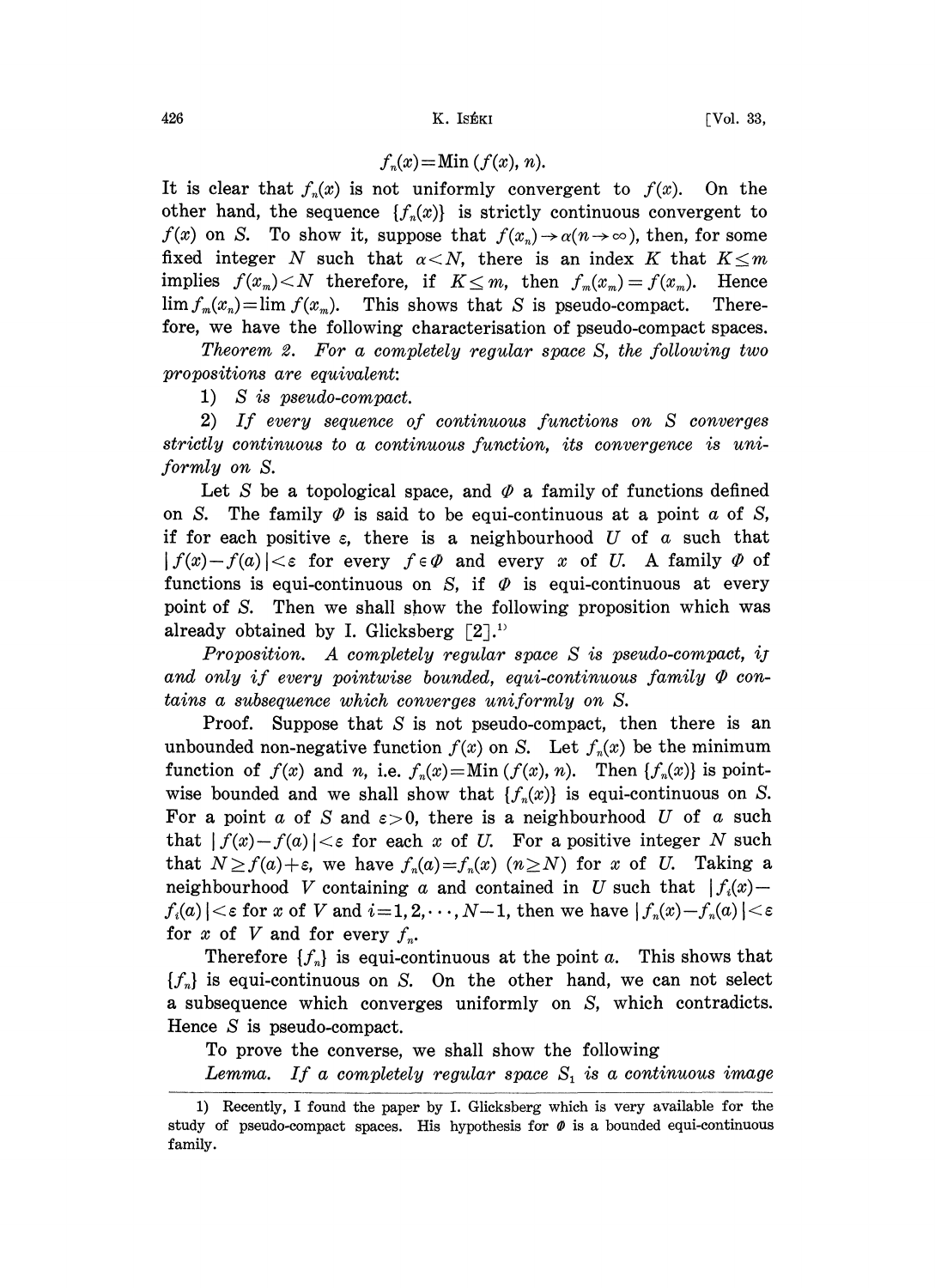No. 8] Pseudo-compactness and Strictly Continuous Convergence 427

of a pseudo-compact completely regular space  $S_1$ , then  $S_1$  is pseudocompact.

Proof. Since  $S_1$  is completely regular, it is sufficient to prove that every countable open covering  ${O_n}$  has the AU-property (see, S. Mardešić et P. Papić [5]). Let f be the continuous mapping from S onto S, then  $f^{-1}(O_n)$  are open in S and  $\{f^{-1}(O_n)\}$  is a countable open covering of S. Hence we can find a finite system  $\{f^{-1}(O_n)\}$  $(i=1, 2, \dots, k)$  such that  $\bigcup_{i=1}^{l} f^{-1}(O_{n_i}) = S$ . Then continuity of f implies  $\overline{f^{-1}(O_{n_i})} \subset f^{-1}(\overline{O}_{n_i})$ , and we have  $S_1 = f(S) = f(\bigcup_{i=1}^{k} \overline{f^{-1}(O_{n_i})}) \subset \bigcup_{i=1}^{k} f(f^{-1}(\overline{O}_{n_i}))$  $=\bigcup_{i=1}^{k} \overline{O}_{n_i}$ . This shows that  $S_1$  is pseudo-compact.

To prove the converse, we shall use the technique of I. Glicksberg. Therefore we shall review briefly the proof for the completeness. We shall use notations in the proof in the sequel. Let  $\Psi = \{f_n(x)\}$ be a sequence of functions in  $\varPhi$ , and we define  $\rho(x, y)$  as

$$
\rho(x, y) = \sup |f_n(x) - f_n(y)|.
$$

Since  $\{f_n(x)\}\$ is pointwise bounded,  $\rho(x, y)$  is finite for each pair x, y of S. Therefore  $\rho(x, y)$  defines a pseudo-metric on S. By the pseudometric  $\rho$ , we shall decompose S into equivalence classes. We write  $x \sim y$  whenever  $\rho(x, y) = 0$ , i.e.  $f_n(x) = f_n(y)$ , then the relation "  $\sim$ " is<br>an equivalence relation. By  $\Im$ , we denote the set of all equivalence an equivalence relation. By  $\mathfrak{S}$ , we denote the set of all equivalence classes. For x of S, we write  $x = F(x)$  for equivalence class which contains x. Then  $\Im$  is a metric space under the metric  $\rho(x, \theta) = \rho(x, y)$ , where  $x = F(x)$ ,  $y = F(y)$ , and F is continuous mapping from S to  $\mathfrak{S}$ , since  $\varPsi$  is equi-continuous family. By Lemma,  $\Im$  is pseudo-compact, therefore  $\mathfrak{S}$  is compact metric space. For each  $f_n$  of  $\varPsi$ , we define  $F_n$  on  $\mathfrak{S}$  by  $F_n(x)=f_n(x)$ , where  $x=F(x)$ . For each  $x$  of  $\mathfrak{S}$ .  $\{F_n(x)\}$ . is bounded, and equi-continuous on  $\mathfrak{S}$ . By a diagonal method, we can select a subsequence  $\{F_{n}(x)\}\$  of  $\{F_{n}(x)\}\$  which converges uniformly to a continuous function  $\tilde{G}(x)$  on  $\tilde{\infty}$ . Then  $g(x)=G(F(x))$  is uniform limit of  $F_{n_i}(x)$  on S.

Next, we shall consider a statement in Theorem 5.7 of R. G. Bartle  $[1, p. 49]$ . By using Lemma and notations above, we shall prove the following

Theorem 3. A completely regular space is pseudo-compact, if and only if every equi-continuous sequence which converges pointwisely to a (continuous) function is uniformly convergent to it.

Proof. To prove the "if" part,<sup>2)</sup> suppose that a completely regular space S is not pseudo-compact, then there is a sequence  $\{O_n\}$  of pairwise disjoint open sets such that  ${O_n}$  has no cluster point. Let  $a_n$ be in a point of  $O_n$ , then there is a continuous function  $f_n(x)$  satisfy-

<sup>2)</sup> We can prove this part by the technique in Proposition.